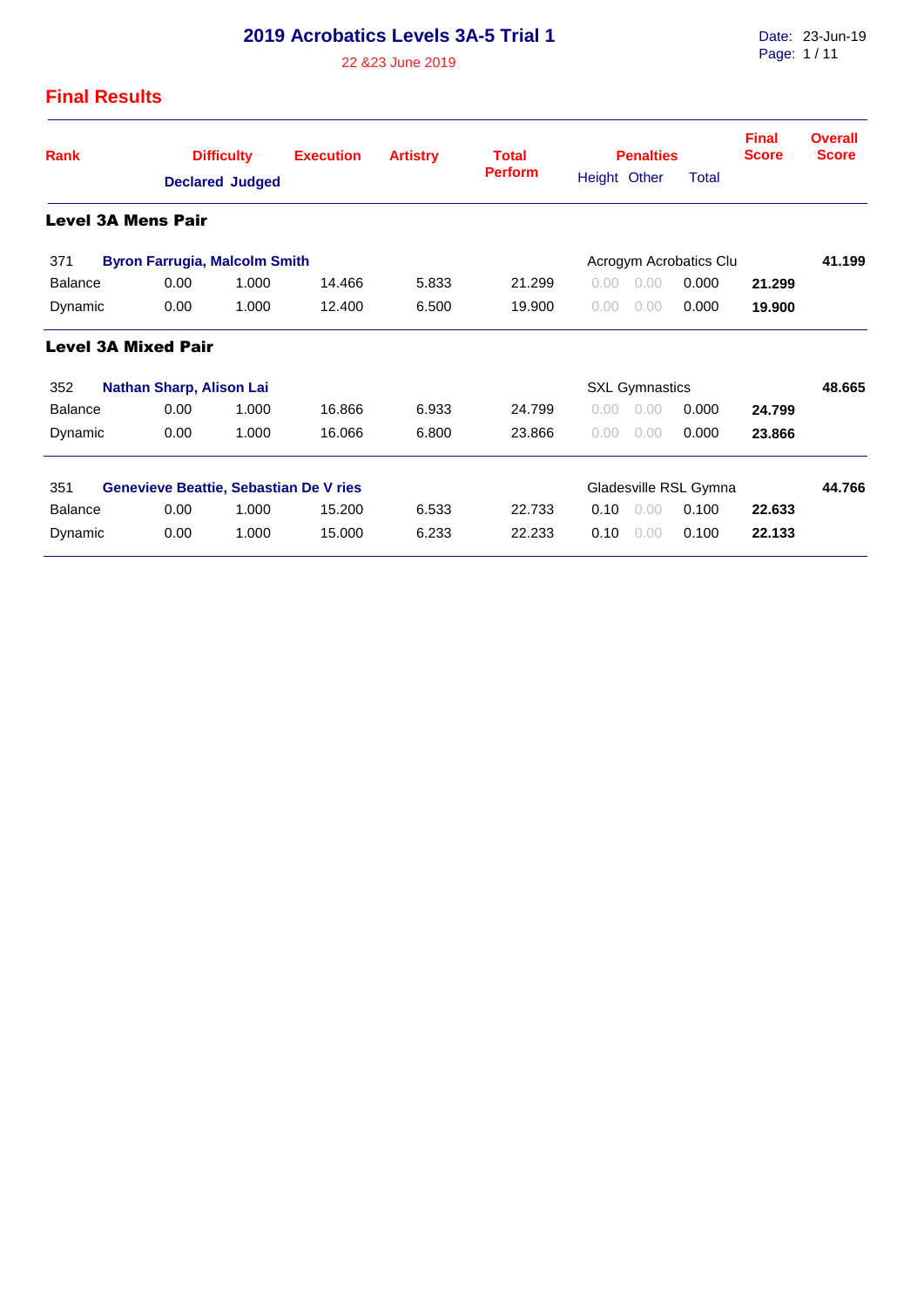22 &23 June 2019

Date: 23-Jun-19 Page: 2 / 11

| <b>Rank</b>                             |                                      | <b>Difficulty</b><br><b>Declared Judged</b> |        | <b>Artistry</b> | <b>Total</b><br>Perform | <b>Penalties</b><br>Height Other<br><b>Total</b> |                       |                               | <b>Final</b><br><b>Score</b> | Overall<br><b>Score</b> |
|-----------------------------------------|--------------------------------------|---------------------------------------------|--------|-----------------|-------------------------|--------------------------------------------------|-----------------------|-------------------------------|------------------------------|-------------------------|
|                                         |                                      |                                             |        |                 |                         |                                                  |                       |                               |                              |                         |
|                                         | <b>Level 3A Womens Pair</b>          |                                             |        |                 |                         |                                                  |                       |                               |                              |                         |
| 309                                     | <b>Vielle Marquez, Mia Melgar</b>    |                                             |        |                 |                         |                                                  |                       | <b>Sydney Gymnastics Ce</b>   |                              | 49.000                  |
| <b>Balance</b>                          | 0.00                                 | 1.000                                       | 16.600 | 7.300           | 24.900                  | 0.00                                             | 0.30                  | 0.300                         | 24.600                       |                         |
| Dynamic                                 | 0.00                                 | 1.000                                       | 16.000 | 7.400           | 24.400                  | $0.00^{\circ}$                                   | 0.00                  | 0.000                         | 24.400                       |                         |
| 310                                     | Srinidhi Durai, Sahana Srini         |                                             |        |                 |                         |                                                  |                       | <b>Sydney Hills Gymnastic</b> |                              | 48.666                  |
| <b>Balance</b>                          | 0.00                                 | 1.000                                       | 16.400 | 6.933           | 24.333                  | 0.00                                             | 0.00                  | 0.000                         | 24.333                       |                         |
| Dynamic                                 | 0.00                                 | 1.000                                       | 16.133 | 7.200           | 24.333                  | 0.00                                             | 0.00                  | 0.000                         | 24.333                       |                         |
| 306                                     | Amelia Devine, Anastasia Miller      |                                             |        |                 |                         |                                                  |                       | <b>Gosford Gymnastics CI</b>  |                              | 46.200                  |
| <b>Balance</b>                          | 0.00                                 | 1.000                                       | 16.200 | 6.800           | 24.000                  | 0.00                                             | 0.00                  | 0.000                         | 24.000                       |                         |
| Dynamic                                 | 0.00                                 | 0.900                                       | 15.200 | 7.100           | 23.200                  | 0.00                                             | 1.00                  | 1.000                         | 22.200                       |                         |
| 303                                     | Adela Chigioni, Anna Jordanov        |                                             |        |                 |                         |                                                  |                       | Acrogym Acrobatics Clu        |                              | 45.732                  |
| <b>Balance</b>                          | 0.00                                 | 1.000                                       | 16.866 | 7.100           | 24.966                  | 0.10                                             | 0.00                  | 0.100                         | 24.866                       |                         |
| Dynamic                                 | 0.00                                 | 1.000                                       | 13.266 | 7.000           | 21.266                  | 0.10                                             | 0.30                  | 0.400                         | 20.866                       |                         |
| 304                                     | <b>Emily Butcher, Ava Velo</b>       |                                             |        |                 |                         |                                                  | Gladesville RSL Gymna |                               | 44.666                       |                         |
| <b>Balance</b>                          | 0.00                                 | 1.000                                       | 15.000 | 6.800           | 22.800                  | 0.00                                             | 0.00                  | 0.000                         | 22,800                       |                         |
| Dynamic                                 | 0.00                                 | 1.000                                       | 14.400 | 6.466           | 21.866                  | 0.00                                             | 0.00                  | 0.000                         | 21.866                       |                         |
| 311                                     | Daniela Garske, Charlotte Seeto      |                                             |        |                 |                         |                                                  | <b>SXL Gymnastics</b> |                               |                              | 43.166                  |
| <b>Balance</b>                          | 0.00                                 | 1.000                                       | 13.933 | 6.500           | 21.433                  | 0.00                                             | 0.00                  | 0.000                         | 21.433                       |                         |
| Dynamic                                 | 0.00                                 | 1.000                                       | 14.133 | 6.600           | 21.733                  | 0.00                                             | 0.00                  | 0.000                         | 21.733                       |                         |
| 302                                     | Jemima Johnston, Ashleigh Mortlock   |                                             |        |                 |                         | A.A.G.I.                                         |                       |                               |                              | 42.865                  |
| <b>Balance</b>                          | 0.00                                 | 1.000                                       | 14.933 | 6.433           | 22.366                  | 0.00                                             | 0.00                  | 0.000                         | 22.366                       |                         |
| Dynamic                                 | 0.00                                 | 1.000                                       | 13.133 | 6.366           | 20.499                  | 0.00                                             | 0.00                  | 0.000                         | 20.499                       |                         |
| 307<br>Jacinta Kassi-Hurley, Esha Dobie |                                      |                                             |        |                 |                         |                                                  |                       | <b>Gosford Gymnastics CI</b>  |                              | 41.132                  |
| <b>Balance</b>                          | 0.00                                 | 1.000                                       | 13.933 | 6.600           | 21.533                  | 0.00                                             | 0.00                  | 0.000                         | 21.533                       |                         |
| Dynamic                                 | 0.00                                 | 0.900                                       | 13.466 | 6.233           | 20.599                  | 0.00                                             | 1.00                  | 1.000                         | 19.599                       |                         |
| 301                                     | Zara Clarke, Lily Hundleby           |                                             |        |                 |                         | A.A.G.I.                                         |                       |                               |                              | 40.065                  |
| <b>Balance</b>                          | 0.00                                 | 1.000                                       | 13.933 | 6.366           | 21.299                  | 0.00                                             | 0.90                  | 0.900                         | 20.399                       |                         |
| Dynamic                                 | 0.00                                 | 1.000                                       | 12.666 | 6.300           | 19.966                  | 0.00                                             | 0.30                  | 0.300                         | 19.666                       |                         |
| 308                                     | <b>Hayley Symes, Mikaela Parsons</b> |                                             |        |                 |                         | Kimnastix                                        |                       |                               |                              | 36.699                  |
| <b>Balance</b>                          | 0.00                                 | 1.000                                       | 11.466 | 6.100           | 18.566                  | 0.00                                             | 0.30                  | 0.300                         | 18.266                       |                         |
| Dynamic                                 | 0.00                                 | 1.000                                       | 11.400 | 6.033           | 18.433                  | 0.00                                             | 0.00                  | 0.000                         | 18.433                       |                         |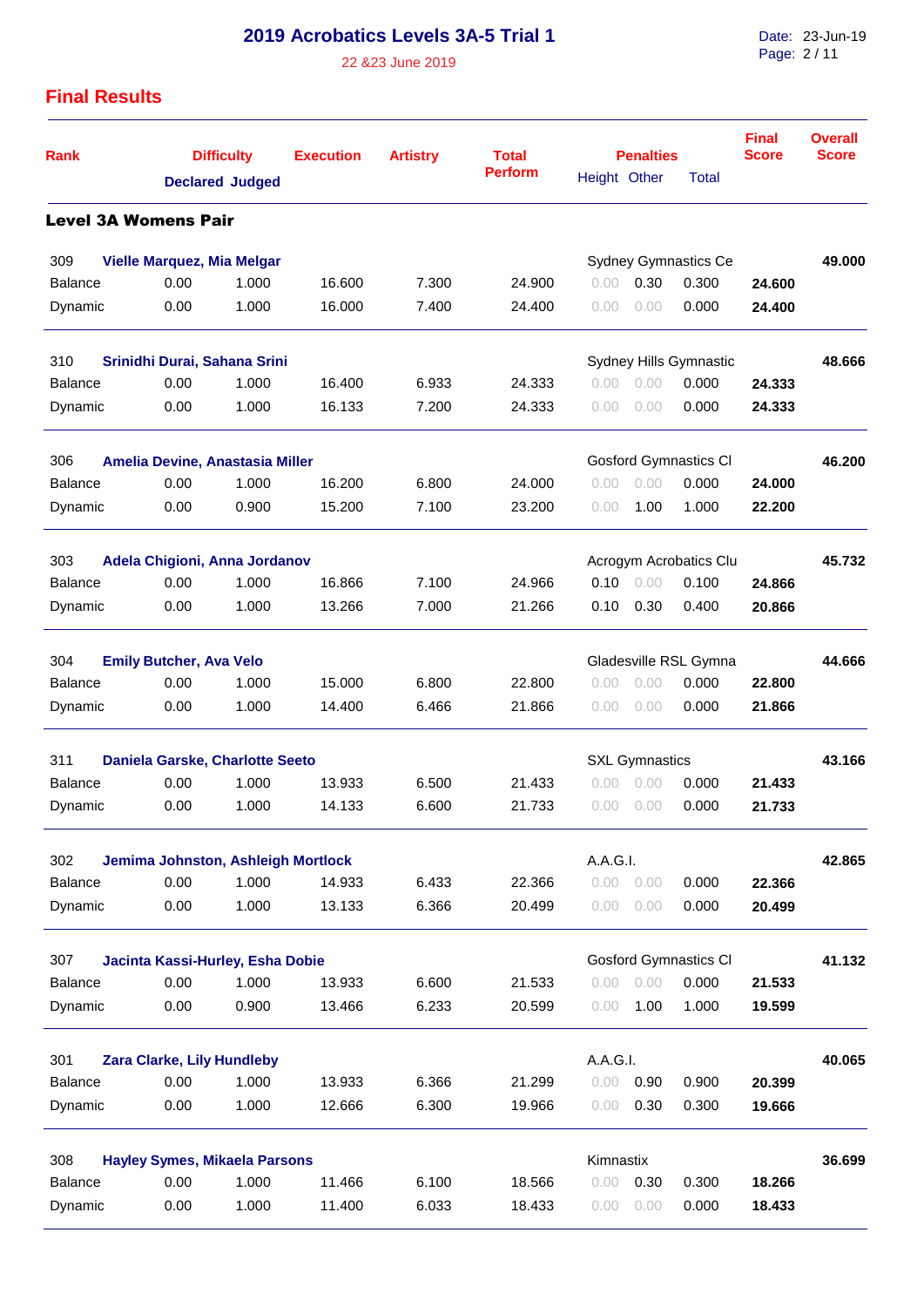22 &23 June 2019

| <b>Rank</b>                                  | <b>Difficulty</b>                     |       | <b>Execution</b> | <b>Artistry</b> | Total          |              | <b>Penalties</b>     |       | <b>Final</b><br><b>Score</b> | <b>Overall</b><br><b>Score</b> |
|----------------------------------------------|---------------------------------------|-------|------------------|-----------------|----------------|--------------|----------------------|-------|------------------------------|--------------------------------|
|                                              | <b>Declared Judged</b>                |       |                  |                 | <b>Perform</b> | Height Other |                      | Total |                              |                                |
| 313<br><b>Abigail Dowton, Michala Bailey</b> |                                       |       |                  |                 |                |              | Cooma Gymnastics Clu |       | 33.066                       |                                |
| Balance                                      | 0.00                                  | 1.000 | 10.533           | 5.700           | 17.233         | 0.00         | 1.80                 | 1.800 | 15.433                       |                                |
| Dynamic                                      | 0.00                                  | 0.900 | 11.800           | 5.933           | 18.633         | 0.00         | 1.00                 | 1.000 | 17.633                       |                                |
|                                              | <b>Level 3A Womens Pair - Display</b> |       |                  |                 |                |              |                      |       |                              |                                |
| 312                                          | Mayya Moosa, Liana Khoury             |       |                  |                 |                |              | Altitude Gym Sports  |       |                              | 47.200                         |
| <b>Balance</b>                               | 0.00                                  | 1.000 | 16.100           | 6.250           | 23.350         | 0.20         | 0.00                 | 0.200 | 23.150                       |                                |
| Dynamic                                      | 0.00                                  | 1.000 | 16,800           | 6.550           | 24.350         | 0.20         | 0.10                 | 0.300 | 24.050                       |                                |